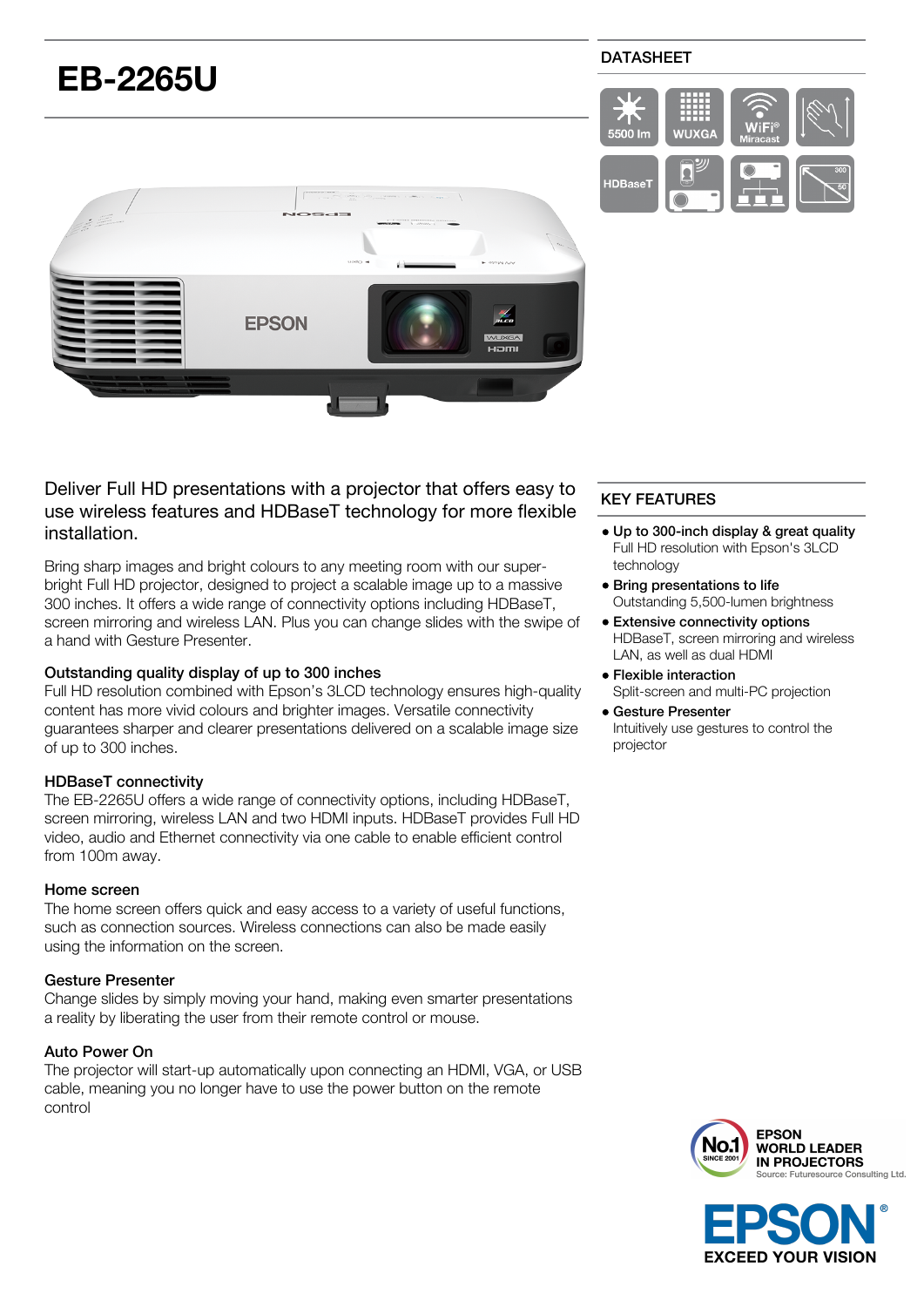## PRODUCT SPECIFICATIONS

| <b>TECHNOLOGY</b>               |                                                                                                |  |
|---------------------------------|------------------------------------------------------------------------------------------------|--|
| <b>Projection System</b>        | 3LCD Technology, RGB liquid crystal shutter                                                    |  |
| <b>LCD Panel</b>                | 0.76 inch with D10                                                                             |  |
| <b>IMAGE</b>                    |                                                                                                |  |
| <b>Colour Light Output</b>      | 5,500 lumen- 3,800 lumen (economy)                                                             |  |
| White Light Output              | 5,500 lumen - 3,800 lumen (economy)                                                            |  |
| Resolution                      | WUXGA, 1920 x 1200, 16:10                                                                      |  |
| <b>Contrast Ratio</b>           | 15,000:1                                                                                       |  |
| <b>Native Contrast</b>          | 400:1                                                                                          |  |
| Lamp                            | 300 W, 5,000 h durability, 10,000 h durability (economy mode)                                  |  |
| <b>Keystone Correction</b>      | Auto vertical: $\pm$ 30 °, Auto horizontal $\pm$ 30 °                                          |  |
| <b>Colour Reproduction</b>      | Upto 1.07 billion colours                                                                      |  |
| <b>OPTICAL</b>                  |                                                                                                |  |
| <b>Projection Ratio</b>         | 1.38 - 2.28.1                                                                                  |  |
| Zoom                            | Digital, Factor: 1 - 1.6                                                                       |  |
| Image Size                      | 50 inches - 300 inches                                                                         |  |
| <b>Projection Distance Wide</b> | 1.5 m (50 inch screen)                                                                         |  |
| <b>Projection Distance Tele</b> | 9 m (300 inch screen)                                                                          |  |
| Projection Lens F Number        | $1.5 - 2$                                                                                      |  |
| <b>Focal Distance</b>           | 23 mm - 38.4 mm                                                                                |  |
| Focus                           | Manual                                                                                         |  |
| Offset                          | 10:1                                                                                           |  |
| <b>CONNECTIVITY</b>             |                                                                                                |  |
| <b>USB Display Function</b>     | 3 in 1: Image / Mouse / Sound                                                                  |  |
| Interfaces                      | USB 2.0 Type A, USB 2.0 Type B, RS-232C, Ethernet interface (100 Base-TX / 10 Base-T),         |  |
|                                 | Gigabit ethernet interface, Wireless LAN IEEE 802.11b/g/n, VGA in (2x), VGA out, HDMI in (2x), |  |
|                                 | Composite in, RGB in (2x), RGB out, HDBaseT, Miracast                                          |  |
| Epson iProjection App           | Ad-Hoc / Infrastructure                                                                        |  |
| <b>ADVANCED FEATURES</b>        |                                                                                                |  |
| Security                        | Kensington lock, Padlock, Security cable hole, Wireless LAN unit lock, Wireless LAN security,  |  |
|                                 | Password protection                                                                            |  |
| Features                        | AV Mute Slide, Automatic input selection, Automatic keystone correction, Built-in speaker,     |  |
|                                 | CEC compatible, Direct Power on/off, Document Camera Compatible, Screen Fit, Freeze            |  |
|                                 | image, Gesture Presenter, Home Screen, Instant on/off, JPEG Viewer, Long lamp life, MHL        |  |
|                                 | audio/video interface, Network administration, OSD copy function, PC Free, iProjection App     |  |
|                                 | for Chromebook, Quick Corner, Screen Mirroring, Slide show, Split-Screen-Function, Wireless    |  |
|                                 | LAN capable, iProjection App                                                                   |  |
| <b>Video Colour Modes</b>       | Blackboard, Dynamic, Photo, Presentation, sRGB, DICOM SIM                                      |  |
| <b>GENERAL</b>                  |                                                                                                |  |
| <b>Energy Use</b>               | 450 W, 360 W (economy), 0.5 W (standby)                                                        |  |
| Product dimensions              | 377 x 291 x 110 mm (Width x Depth x Height)                                                    |  |
| Product weight                  | 4.9 kg                                                                                         |  |
| Noise Level                     | Normal: 39 dB (A) - Economy: 29 dB (A)                                                         |  |
| <b>Included Software</b>        | EasyMP Monitor, EasyMP Multi PC Projection                                                     |  |
| <b>OTHER</b>                    |                                                                                                |  |
| Warranty                        | 36 months On site service or 8,000 h, Lamp: 12 months or 1,000 h                               |  |
|                                 | Optional warranty extension available                                                          |  |

### **EB-2265U**

### WHAT'S IN THE BOX

- Power cable
- Remote control incl. batteries
- Software (CD)
- VGA cable
- User Manual (CD-ROM)
- Warranty card
- Wireless LAN unit